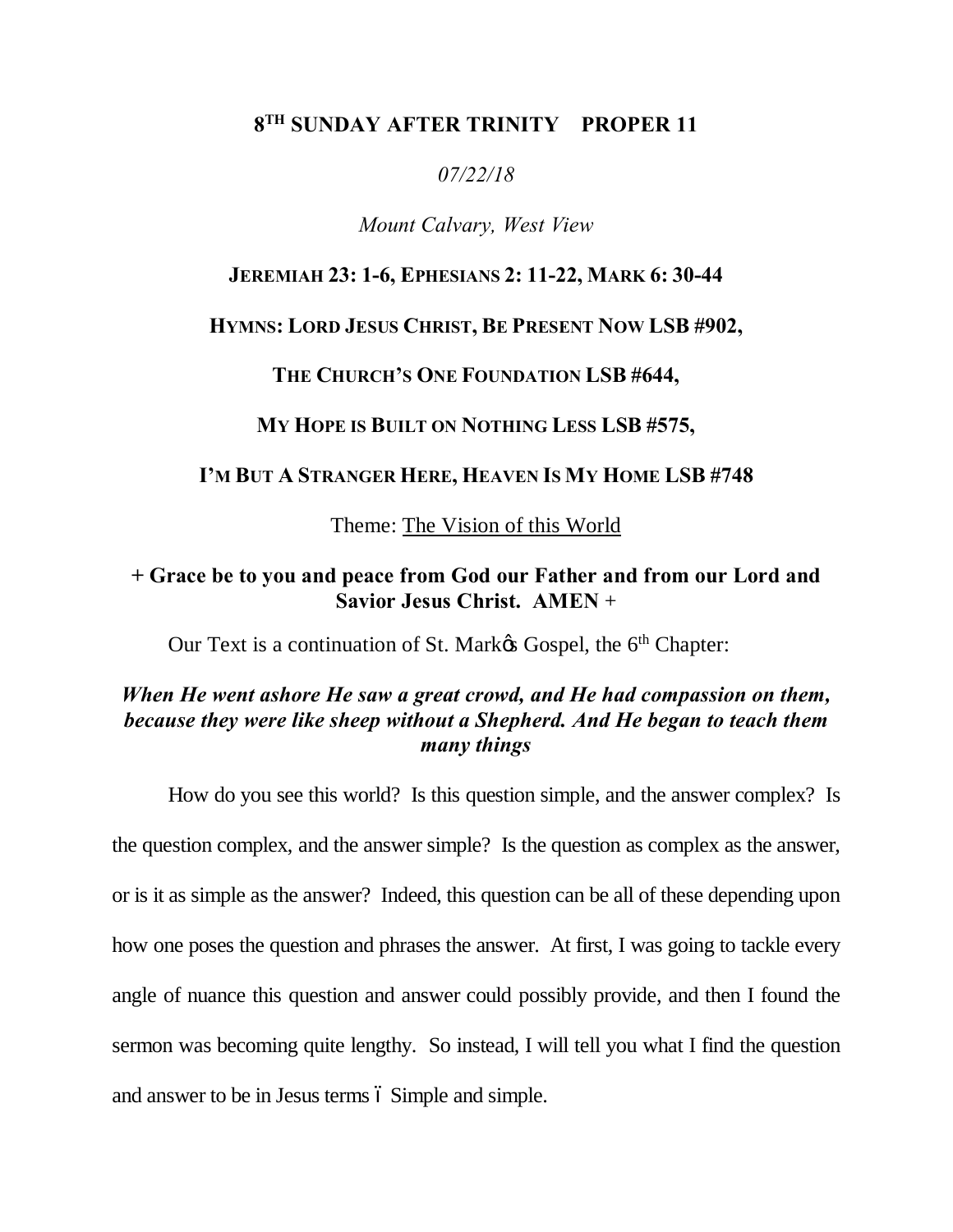You see, when Jesus first got the response from the twelve disciples, who had two weeks previously been sent out two by two to preach the good news, cast out demons, and anointed the sick with oil and heal them, He had them come away to a quite spot, so that they could reflect on the ministry they were doing. They had a real joy in preaching and teaching, what we would term today as  $\delta$ Being on fire for the Lord! $\ddot{\sigma}$  Even the very demons, the most powerful of the powerful, were submitting to their ministry! And well they should, for the Word of the Lord is sharper than any double - edged sword, and even the prince of demons must submit to the Word preached, as Martin Luther once penned, õOne Little Word can fell him.ö

I think perhaps this is the problem today: may perceive that there is no joy or very little in the preaching and teaching of the Word of God. Not me. I love every opportunity to tell someone about Jesus; about the theology of the cross; about the wonderful comfort to know that Jesus has guided my life and will guide it further because He has called me through the Gospel, enlightened me with His gifts, sanctified and kept me in this one true faith. Not me only, but the entire Christian Church on earth does He keep in the One True Faith. When you see how God has guided your life, and more importantly your faith, there is great joy, and there is a desire to share that faith with others.

This is the problem in the Old Testament reading. The  $\ddot{\text{o}}$ shepherds $\ddot{\text{o}}$  that were supposed to be watching over the sheep of God $\alpha$  pasture were not doing their job. What was their job? God Himself declares,  $\tilde{\sigma}$ *You have scattered My flock and have driven* 

-2-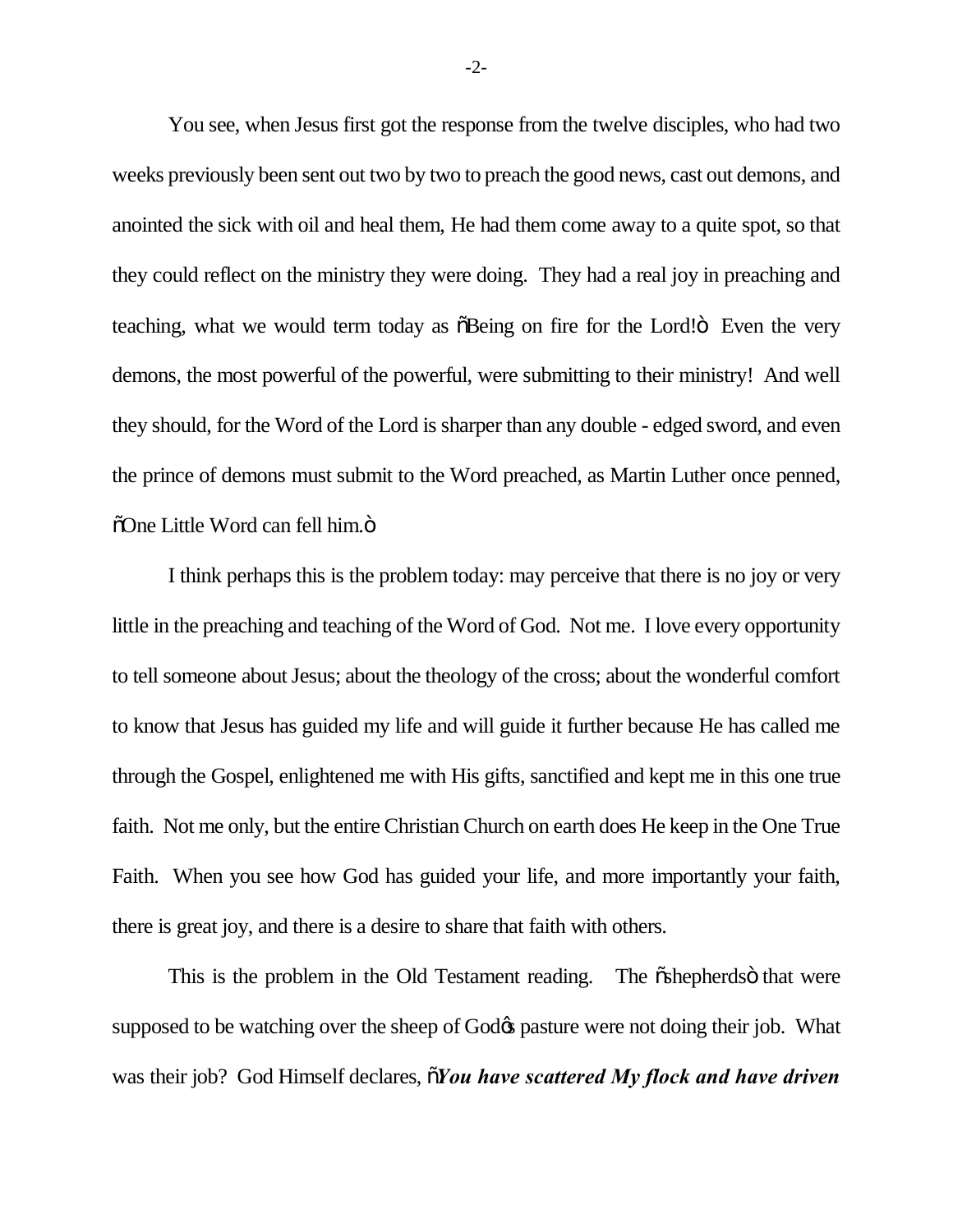*them away, and you have not attended to them.* Their job was to attend to the needs of the sheep, to gather them together to be under the protected wing of the Church. To preach the Word with power and lead by example in taking care of the needs of others, especially when offering the forgiveness of sins. When the contrite come confessing their sins, it is not the purpose of the church to impose still more burden upon the downtrodden. Instead we are to lift up, forgive, and rejoice in the forgiveness that Almighty God offers freely and without cost. Instead they had scatted rather than gathered; they have ignored them rather than attend to them. Because of this, God has a statement to them,  $\delta$ *Behold, I will attend to you for your evil deeds, declares the LORD*. $\ddot{\text{o}}$  Thant does not sound like a happy God.

However, He is happy to take care of His sheep. As He so declared,  $\tilde{\rho}$ *I will gather the remnant of My flock out of all the countries where I have driven them, and I will bring them back to their fold, and they shall be fruitful and multiply. I will set shepherds over them who will care for them, and they shall fear no more, nor be dismayed, neither shall any be missing, declares the LORD. Behold, the days are coming, declares the LORD, when I will raise up for David a righteous Branch, and He shall reign as King and deal wisely, and shall execute justice and righteousness in the land. In His days Judah will be saved, and Israel will dwell securely.* **Then will God raise up this** righteous branch? Easy. When the One Who comes with the Great Name,  $\tilde{o}$ **The LORD** *is our righteousness.* $\ddot{\text{o}}$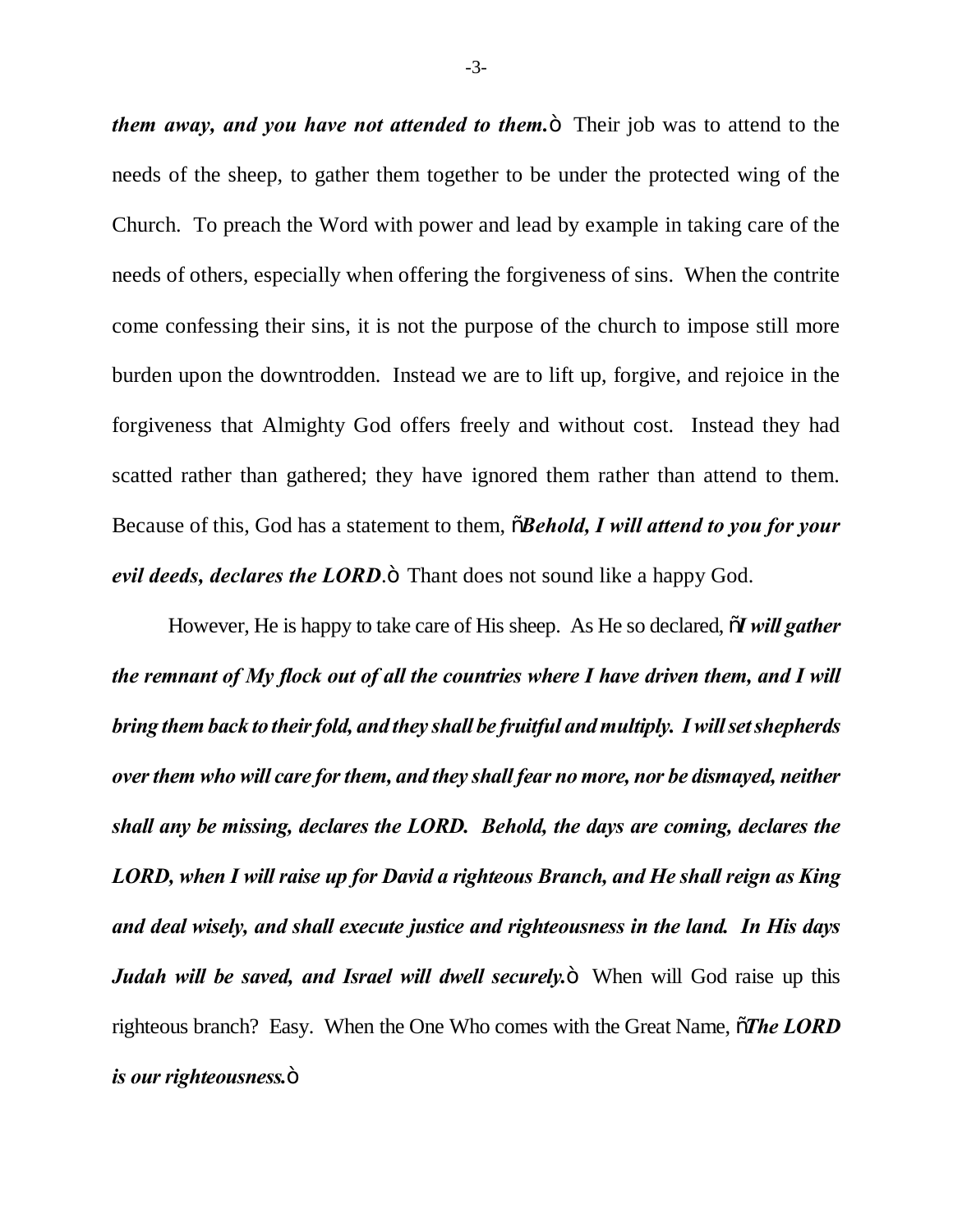This is the one we see before us in the meditation today. Jesus, our Righteousness, looks upon His sheep and sees that very little has changed since Jeremiah, for the people are still scattered by the inattentiveness of the religious leaders, and helpless to save themselves. They truly are like sheep without a Shepherd. So, the time has come for the disciples to take what they have learned in their ministry and make it more personal. Before they went out two by two, the twelve of them had gone town to town witnessing about the kingdom which has come to them. They let the people know that there is a prophet among them, Jesus of Nazareth, who has come to earth born of a virgin, living the sinless life for the salvation of His people. To those that heard them they were happy to give them the ministry; to those that did not listen, they were happy to shake the dust off their feet. After all, why waste time with the sinners that refuse to repent? There is a ministry that needs to be done, and the people that believe should be rewarded.

But what of the unbelievers, and the people that treat you with distain? How is one to deal with them? Jesus shows us. We are to treat them as God has treated us: as harassed and helpless. Like sheep without a shepherd. Here the people were gathered because they heard of this great rabbi. There were over 5 thousand people gathered. Did they all believe and trust in what Jesus was saying? Most likely not, and yet, Jesus told the disciples,  $\tilde{o}You$ give them something to eat. $\ddot{o}$  The disciples complained,  $\ddot{o}$ **This is a desolate place, and** *the hour is now late. Send them away to go into the surrounding countryside and villages and buy themselves something to eat.*<sup>*"*</sup> We should not have to deal with this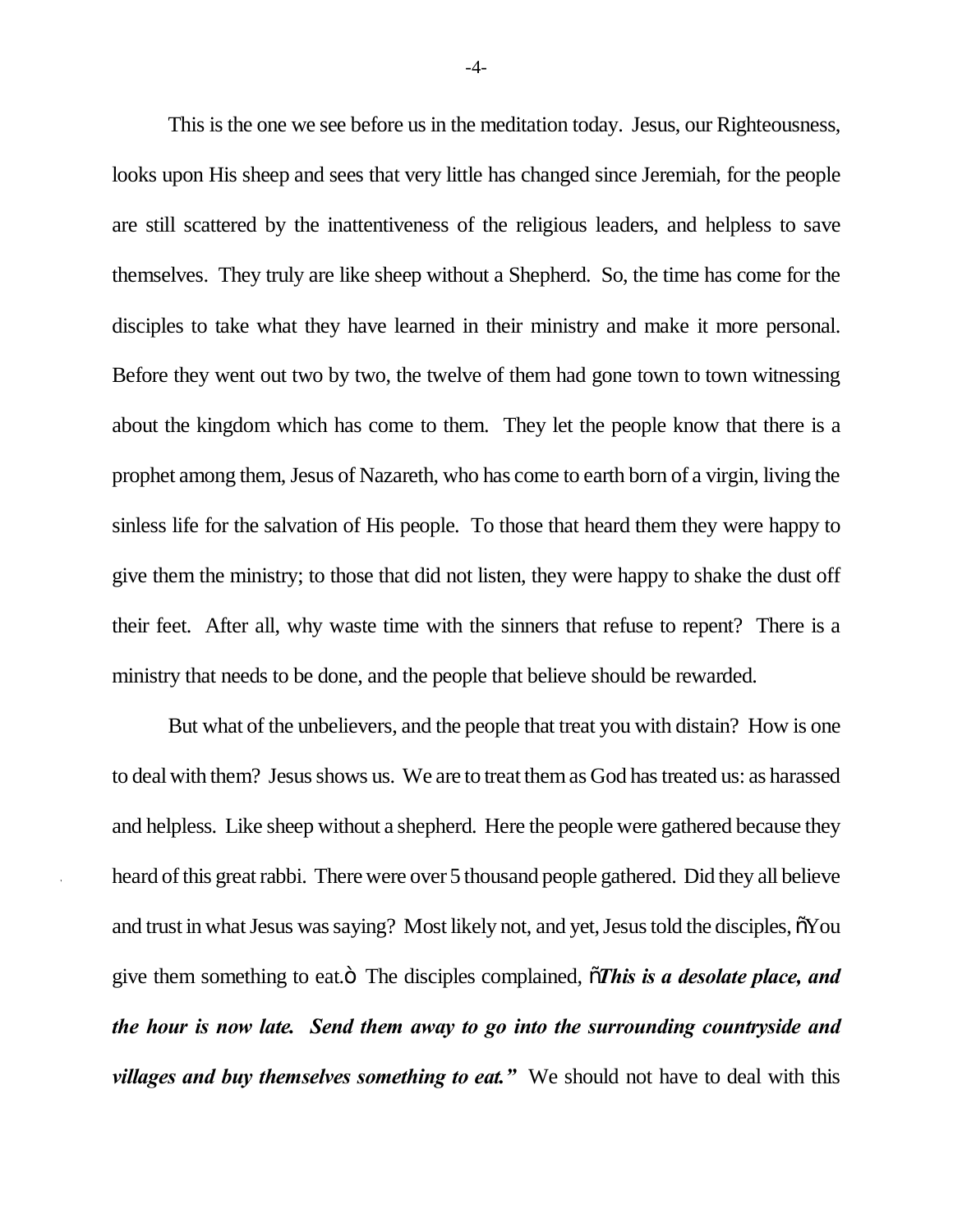rabble, especially if they are not believing in our message! But Jesus instructed them*, "You give them something to eat."* They complained all the more*, "Shall we go and buy two hundred denarii worth of bread and give it to them to eat?"* And Jesus directed them to go to the Government storehouses and get their food stampsi. No, wait. Jesus asked them, "*How many loaves do you have? Go and see."* What? What does Jesus mean go and see? We have nothing to give them! But in looking about them, says John,  $\setminus$  they found a boy. *And when they had found out, they said, "Five, and two fish."* Fish! Even more than they thought! *Then He commanded them all to sit down in groups on the green grass. So, they sat down in groups, by hundreds and by fifties. And taking the five loaves and the two fish He looked up to heaven and said a blessing and broke the loaves and gave them to the disciples to set before the people. And He divided the two fish among them all. And they all ate and were satisfied. And they took up twelve baskets full of broken pieces and of the fish. And those who ate the loaves were five thousand men*, not including women or children. All were satisfied, because God leaves no one wanting. He promises as much in Psalm 23.

The message here is that you and I have the means to take care of the harassed and helpless, we do not need to look elsewhere. We have the Word of God, we have His blessings, and we have the faith. Jesus has taken care of every sin upon the cross of Calvary and with His death, destroyed sin and its guilt. With His resurrection, He has proven the Sacrifice is acceptable to the Father, and we have His body and blood to keep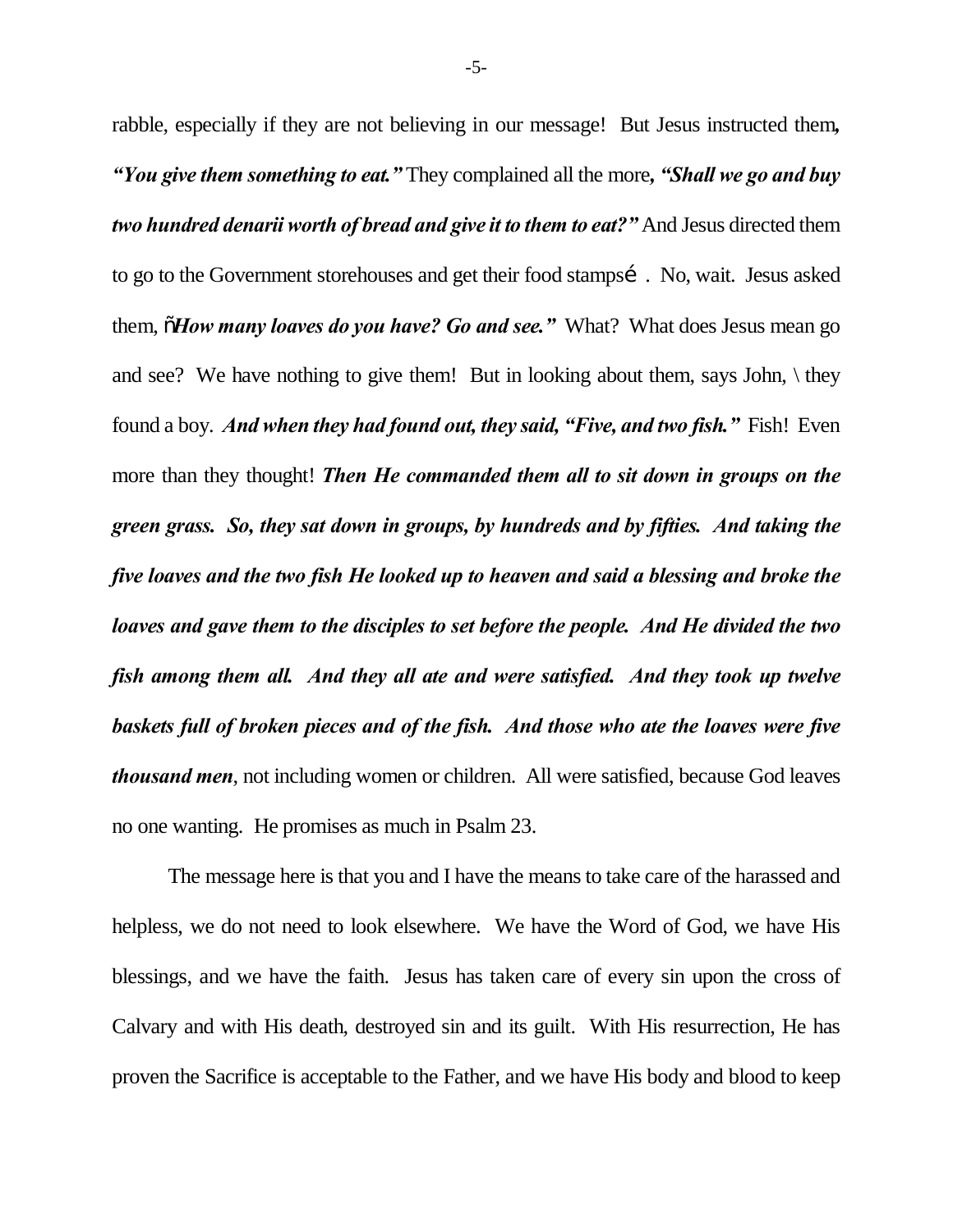us in this one true faith until He comes again. No one needs to be harassed and helpless, for Jesus has gone to the cross and saved all men, women, and children from ourselves. As I opened this sermon asking for the view of this world, I said it was simple. The world is separated from Christ, not unlike you and I were before out reception into the kingdom through our Baptism. *Remember that you were at that time separated from Christ, alienated from the commonwealth of Israel and strangers to the covenants of promise, having no hope and without God in the world* because sin made us harassed and helpless; sheep without a shepherd. And the answer to the Question is simple as well for *in Christ Jesus you who once were far off have been brought near by the blood of Christ. For He Himself is our peace, who has made us both one and has broken down in His flesh the dividing wall of hostility by abolishing the law of commandments and ordinances, that He might create in Himself one new man in place of the two, so making peace, and might reconcile us both to God in one body through the cross, thereby killing the hostility.* God is no longer our enemy, but our very Life. *And He came and preached peace to you who were far off and peace to those who were near. For through Him we both have access in one Spirit to the Father. So then you are no longer strangers and aliens, but you are fellow citizens with the saints and members of the household of God, built on the foundation of the apostles and prophets, Christ Jesus Himself being the* Chief *cornerstone, in whom the whole structure, being joined together,*